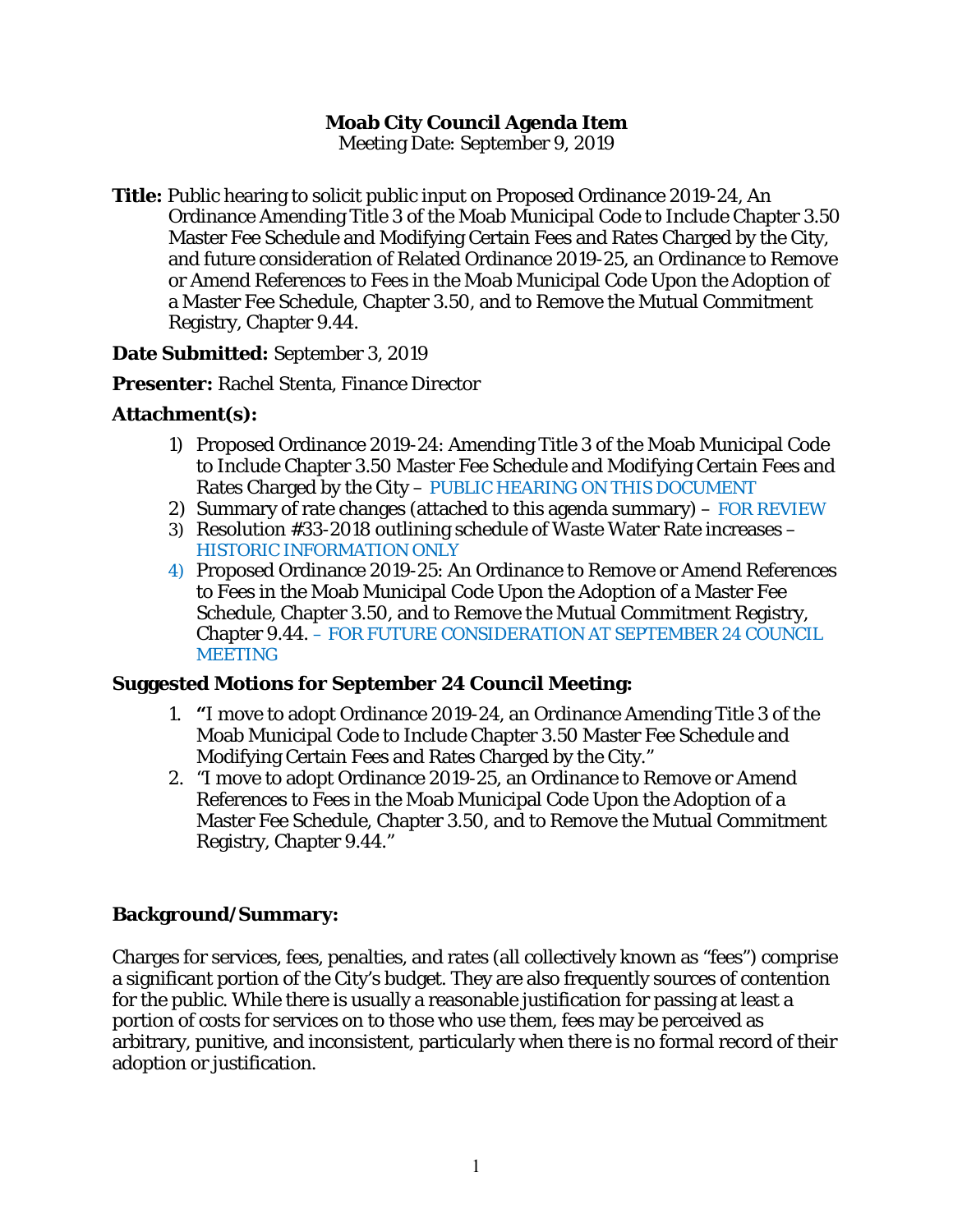Currently, fees are found in several sections of the Moab Municipal Code, in numerous resolutions adopted by the City Council over many years, on individual forms, and other administrative documents. While fees have usually been established through a formal legislative process, there have been times when fees have necessarily come about through administrative decisions.

Locating and consolidating all fees in a new Chapter of the Moab City Code will help to ensure that fees are easy to find and understand, and consistently applied throughout the City and over time.

The fees presented here are a culmination of input and research by both current and previous City Staff, commisioned rate and fee studies (collectively) and the work of several professional consultants. The draft Master Fee Schedule has been reviewed by all departments and is presented here for solicitation of public input and future adoption and enactment.

Attachment B to the proposed ordinance titled "Master Fee Schedule (Annotated)" enumerates current fees, what changes are proposed (if any), and the source of those fees in code, by resolution, or other means.

Simultaneous to adopting Chapter 3.50, Council should consider adopting the follow up ordinance 2019-25 that removes all specific fee references in the Code to match the consolidation of fees.

Thank you and please let me know if you have any questions.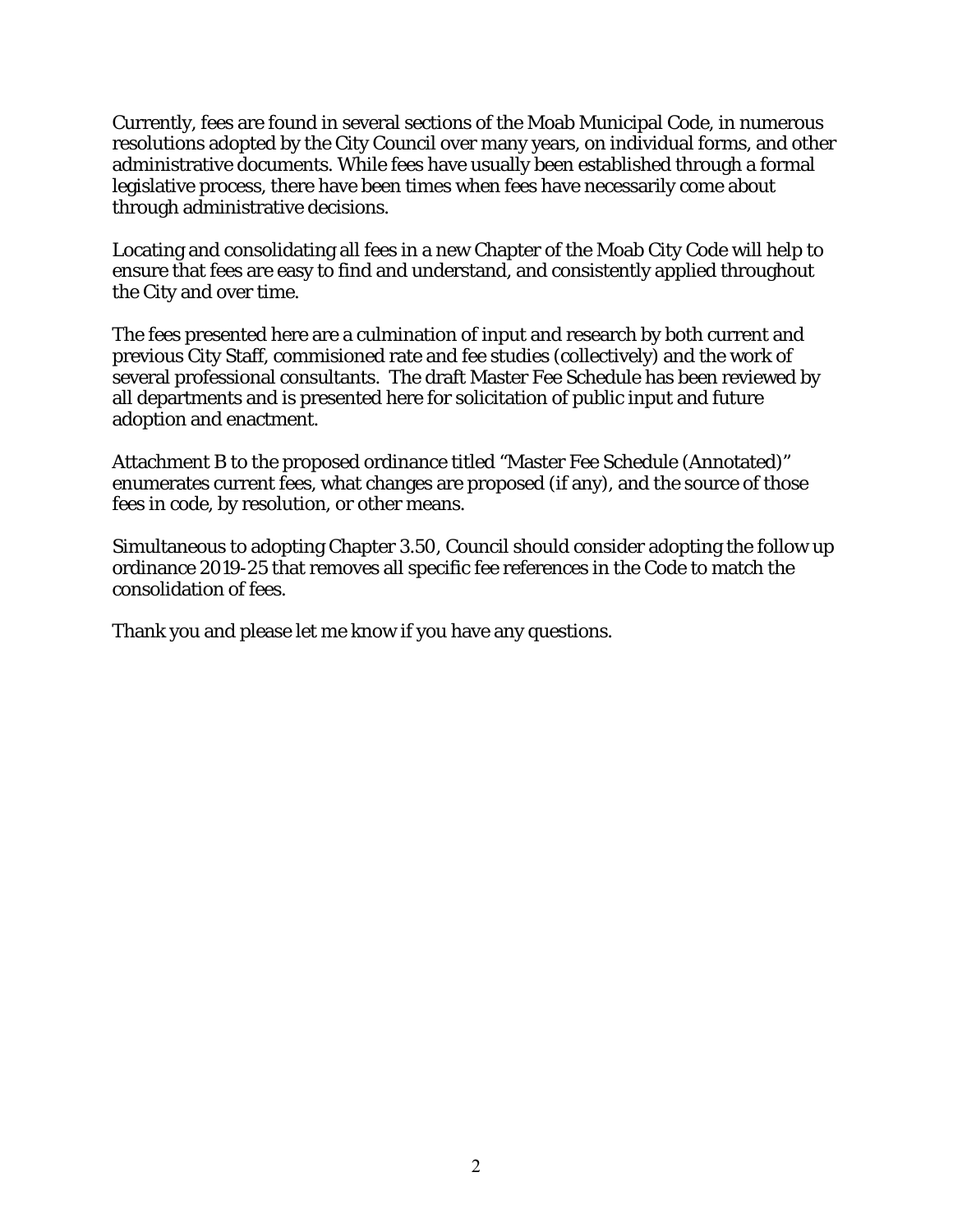# **Culinary Water Rate Correction:**

Our culinary water rate structure was revised in July 2017 and new rates were adopted. Subsequently, the need to amend the rate structure arose and a revised culinary rate structure was adopted on January 9, 2018. Unfortunately, the rate structure presented contained 1,000 gallon gaps between the rate tiers. Correcting these gaps will not change the user rates currently being charged but is a necessary correction for the integrity and consistency of our rate structure.

The City is currently commissioning a water rate study that will produce recommended culinary user rate revisions. Staff will be presenting the study and proposed rates in the next 3-6 months.

#### **Proposed changes to some fee amounts**

While the majority of fees are to remain unchanged, some are in need of an update or should change or be added per previous Council direction or staff suggestion. The proposed changes are listed below for ease of reference.

| Type                                          |                | <b>Current Amount</b> |                | <b>Proposed Amount</b> |
|-----------------------------------------------|----------------|-----------------------|----------------|------------------------|
|                                               |                |                       |                |                        |
| <b>BUSINESS LICENSES</b>                      | <b>Initial</b> | Renewal               | <b>Initial</b> | Renewal                |
| Residential long-term rental (first unit/each |                | ---                   | \$26/\$10      | \$26/\$10              |
| additional unit)                              |                |                       |                |                        |
|                                               |                |                       |                |                        |
| <b>RECORDS REQUESTS</b>                       |                |                       |                |                        |
| Photocopies for 8.5 x 11"                     | \$0.10         |                       | \$0.15         |                        |
| Photocopies for 8.5 x 11" double-sided        | \$0.20         |                       | \$0.30         |                        |
| Photocopies for 11 x 14"                      | \$0.15         |                       | \$0.20         |                        |
| Photocopies for 11 x 14" double-sided         | \$0.30         |                       | \$0.45         |                        |
| Photocopies for 11 x 17"                      | \$0.20         |                       | \$0.30         |                        |
| photocopies for 11 x 17" double-sided         | \$0.40         |                       | \$0.60         |                        |
|                                               |                |                       |                |                        |
| <b>SANITARY SEWER RATES</b>                   |                |                       |                |                        |
| Monthly Base Rate:                            |                |                       |                |                        |
| Single Household                              | \$19.00        |                       | \$21.30        |                        |
| (New customers are charged the base rate      |                |                       |                |                        |
| until a winter water usage rate is            |                |                       |                |                        |
| established (based on Nov/Dec/Jan water       |                |                       |                |                        |
| usage)).                                      |                |                       |                |                        |
| Multi-Household and Overnight                 | \$17.75        |                       | \$19.60        |                        |
| Accommodations, 1 <sup>st</sup> Unit          |                |                       |                |                        |
| + Charge per each additional unit             | \$6.10         |                       | \$8.10         |                        |
| Restaurant/Fast Food & Other Non-             |                |                       |                |                        |
| Residential:                                  |                |                       |                |                        |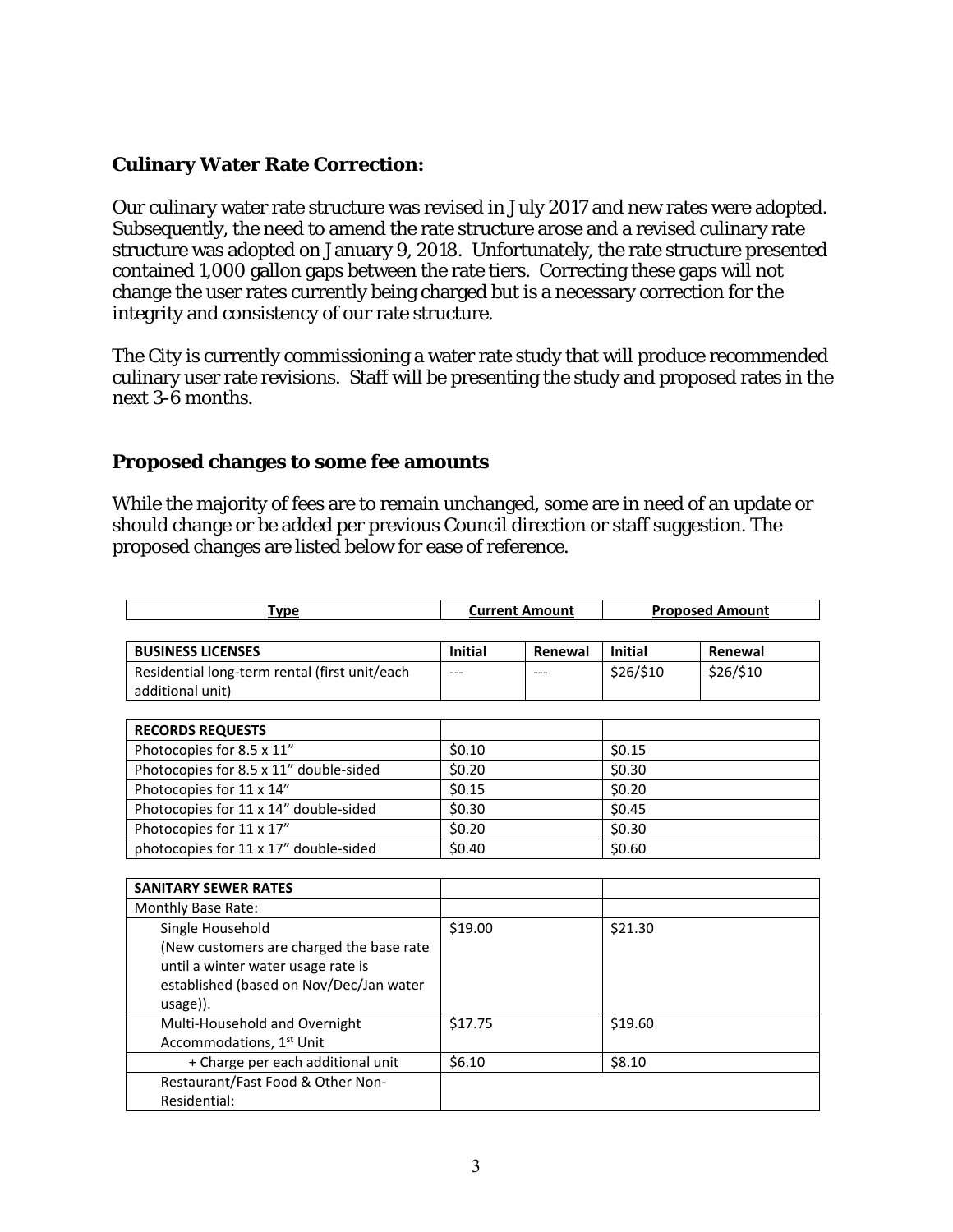| 1 inch or smaller water meter                  | \$19.10         | \$21.30          |
|------------------------------------------------|-----------------|------------------|
| 1.5 inch water meter                           | \$21.75         | \$24.40          |
| 2 inch water meter                             | \$29.30         | \$32.95          |
| 3 inch water meter                             | \$84.75         | \$95.90          |
| 4 inch water meter                             | \$105.25        | \$119.25         |
| 5 inch water meter                             | \$153.20        | \$173.65         |
| 6 inch water meter                             | \$207.95        | \$235.80         |
| 8 inch water meter                             | \$283.55        | \$321.65         |
| Volume Rates per 1000 gal. in addition to base |                 |                  |
| rate                                           |                 |                  |
| Residential                                    | \$1.70          | \$1.82           |
| Multi-Household                                | \$2.22          | \$2.22           |
| <b>Overnight Accommodations</b>                | \$2.22          | \$2.22           |
| Restaurant/Fast Food                           | \$2.66          | \$3.20           |
| <b>Other Non-Residential</b>                   | \$2.22          | \$2.22           |
| City wastewater pretreatment permit            |                 | \$25             |
| Graywater permit                               | --              | \$25             |
| Wastewater and septage hauling and             | \$90/1,000 gal. | \$180/1,000 gal. |
| discharge into municipal treatment works       |                 |                  |

| <b>STORM WATER RATES</b>                                     |        |      |
|--------------------------------------------------------------|--------|------|
| Residential, per month for single-family and                 | \$4.00 | 4.50 |
| duplex homes on a single lot                                 |        |      |
| Commercial per month per stormwater ERU                      | \$4.00 | 4.50 |
| Every 3,000 ft2 of impervious surface are = $1$<br>ERU       |        |      |
| Every 6,000 ft2 of semi-impervious surface<br>$area = 1$ ERU |        |      |

| <b>CULINARY WATER CONNECTIONS</b>            |         |            |
|----------------------------------------------|---------|------------|
| Within the City (meter size/ERU capacity)    |         |            |
| $5/8''$ x $3/4''/1.0$                        | \$1,840 | \$2,044    |
| 1''/3.7                                      | \$2,305 | \$2,450    |
| $1\frac{1}{2}$ / 11.0                        | \$2,485 | \$2,539    |
| 2''/22.9                                     | \$2,785 | \$2,950    |
| 3''                                          |         | \$4,944.00 |
| $4''/n-a$                                    | \$4,555 | \$5,716.00 |
| 6"                                           |         | \$7,817.00 |
| Outside City Limit (meter size/ERU capacity) |         |            |
| $5/8''$ x $3/4''/1.0$                        | \$1,925 | \$2,129    |
| 1''/3.7                                      | \$2,045 | \$1,970    |
| $1\frac{1}{2}$ / 11.0                        | \$2,325 | \$2,379    |
| 2''/22.9                                     | \$2,965 | \$2,957    |
| 3''                                          |         | \$5,144    |
| $4''/n-a$                                    | \$4,915 | \$6,076    |
| 6" (includes the meter)                      |         | \$8,217    |
| 6" (connection only, City approved meter     |         | \$1,796    |
| purchased by requester)                      |         |            |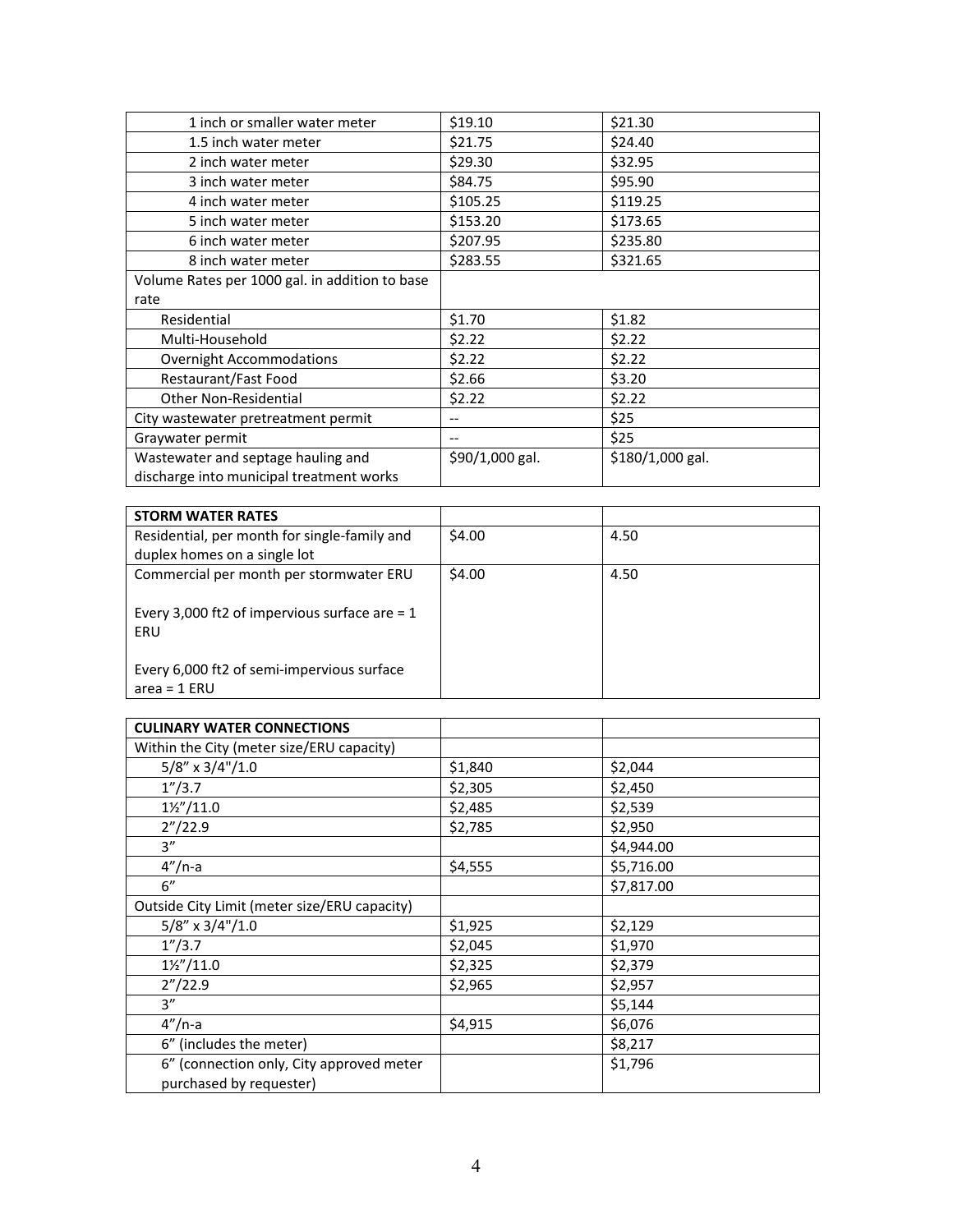| Fire sprinkler system connection fee | Including but not<br>limited to the cost of<br>labor, materials, and<br>equipment necessary<br>to perform the<br>connection | Actual cost to perform the<br>connection |
|--------------------------------------|-----------------------------------------------------------------------------------------------------------------------------|------------------------------------------|
| Fire hydrant connection fee          | Actual cost of<br>installation                                                                                              |                                          |
| Fire Hydrant meter deposit           | \$1,500                                                                                                                     | \$1,600                                  |

| PLANNING, ENGINEERING, AND BUILDING      |                          |                                            |
|------------------------------------------|--------------------------|--------------------------------------------|
| <b>SERVICES</b>                          |                          |                                            |
| Administrative costs (research)          | \$50/hr                  |                                            |
| Amended plats (boundary adjustment)      | \$100 plus \$25 per      | \$250 plus \$25 per amended lot            |
|                                          | amended lot or unit      | or unit                                    |
| Annexation                               | \$200 under 5 acres      | \$600 (flat rate)                          |
|                                          | \$400 over 5 acres       |                                            |
| Appeal Authority submittal               | \$250                    | \$450                                      |
| Application withdrawal fee               | 50% of collected fee     | 50% of collected fee if prior to           |
|                                          |                          | advertising                                |
| Cemetery application fee                 | $\overline{a}$           | \$100                                      |
| Condominiums and condominium conversions | \$200 + \$25/unit        | \$350 plus \$50 per unit                   |
| Flood plain development permits and      | \$50                     | \$90                                       |
| elevation certificates                   |                          |                                            |
| Fowl permit (residential zones)          | $\overline{a}$           | \$25                                       |
| General Plan amendment                   | $\sim$                   | \$350                                      |
| Hillside development permits             | \$200 + \$50/hr of staff | $\overline{$}300 + $50/hr$ of staff review |
|                                          | review time that         | time that exceeds 10 hours                 |
|                                          | exceeds 10 hours         |                                            |
| Hillside development - improvements and  | Amount reasonably        | Amount reasonably calculated               |
| restoration bond                         | calculated to cover      | to cover anticipated costs for             |
|                                          | anticipated costs for    | improvements, as determined                |
|                                          | improvements, as         | by City Planning Director                  |
|                                          | determined by City       |                                            |
|                                          | staff                    |                                            |
| Inspections                              |                          |                                            |
| Inspections outside of normal business   | \$130 per inspection     | Actual costs plus 10%                      |
| hours                                    |                          |                                            |
| (paid directly to inspector onsite)      |                          |                                            |
| Re-inspection fees assessed under        | \$65 per inspection      | Actual costs plus 10%                      |
| provisions of Section 305.8 due prior to |                          |                                            |
| the re-inspection                        |                          |                                            |
| Landscaping - bond for new developments  | Amount determined        | Amount reasonably calculated               |
| in summer and winter months              | by the City Manager      | to cover anticipated costs for             |
|                                          |                          | improvements, as determined                |
|                                          |                          | by City Planning Director                  |
| Large-scale projects - dee structure for | City Manager to          | Amount reasonably calculated               |
| developers to underwrite City staff      | oversee an evaluation    | to cover anticipated costs for             |
| expenses                                 | of estimated city staff  | improvements, as determined                |
|                                          | service charges          | by City Planning Director                  |
| Maps                                     | D or E size (>2'): \$20  | D or E size (>2'): \$25                    |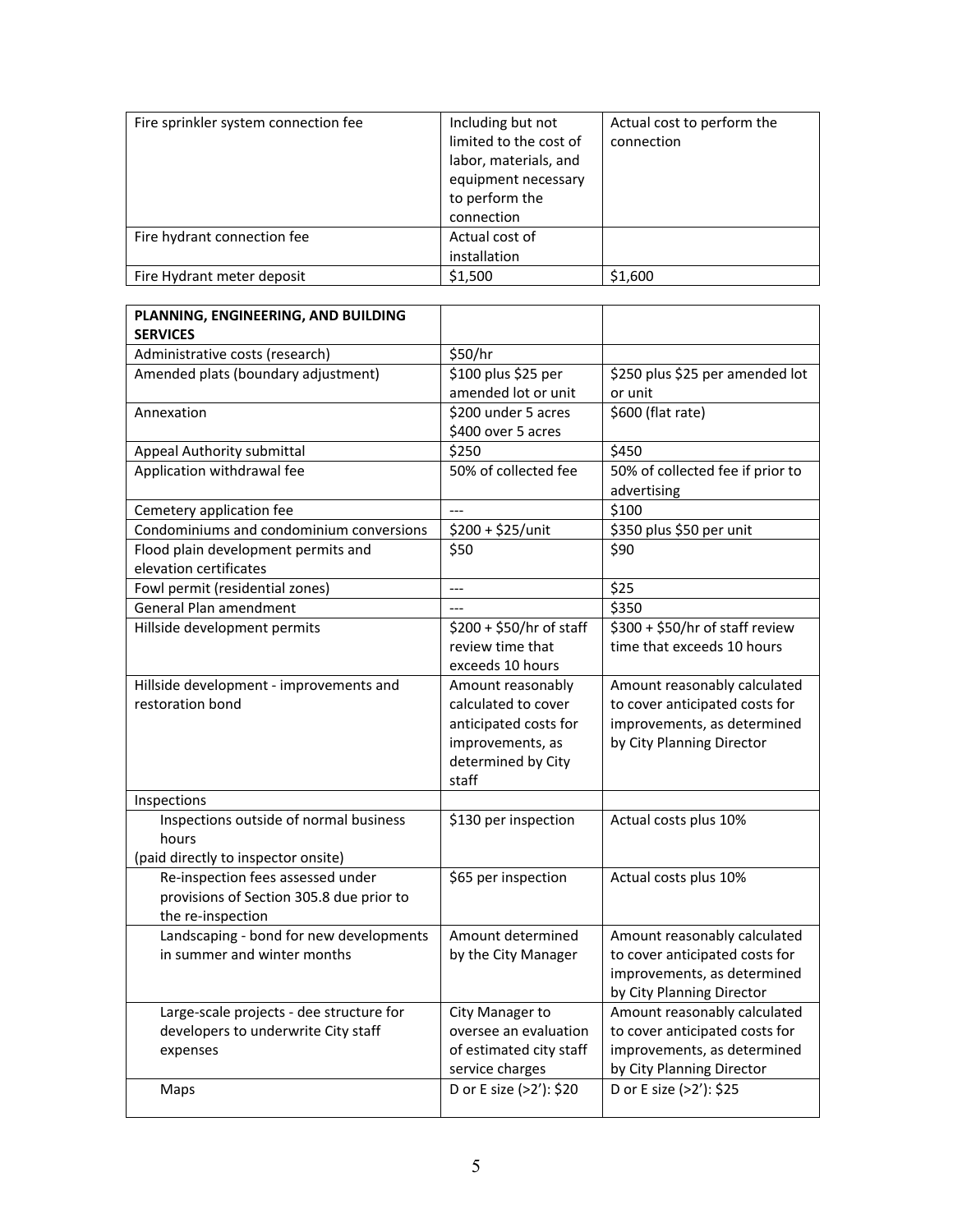|                                              | Digital Files: \$20 | Digital Files: \$20       |
|----------------------------------------------|---------------------|---------------------------|
| Parking, fee-in-lieu                         | \$5,000 per parking | \$8,500 per parking space |
|                                              | space               |                           |
| (Due prior to issuance of a building permit) |                     |                           |
|                                              |                     |                           |
| 50% of the fee due prior to issuance of a    |                     |                           |
| building permit; remaining 50% due prior     |                     |                           |
| to the issuance of a certificate of          |                     |                           |
| occupancy permit                             |                     |                           |
| Planning applications - miscellaneous        |                     | \$100                     |
| Special exception                            | \$75                | \$100                     |
| Zoning confirmation letter                   |                     | \$100                     |

| <b>CIVIL CODE VIOLATION PENALTIES</b> |                      |                                            |
|---------------------------------------|----------------------|--------------------------------------------|
| Unlawful parking, idling, or camping  | \$250 per infraction | \$750 per infraction per 24 hour<br>period |
| Chickens - prohibited uses            | --                   | \$100 per chicken                          |

| PUBLIC WORKS STAFF AND EQUIPMENT                                        |                                                                |                      |
|-------------------------------------------------------------------------|----------------------------------------------------------------|----------------------|
| Public Works Superintendent                                             |                                                                | \$56.00/hr           |
| Parks Worker                                                            | \$40.00 per hour<br>during regular work<br>hours (Mon-Fri 7:00 | \$46.00/hr           |
|                                                                         | am to 3:30 pm)<br>\$65.00 per hour for                         |                      |
|                                                                         | overtime hours, non-<br>regular work hours or                  |                      |
|                                                                         | for emergency<br>services                                      |                      |
| Sewer Service Worker                                                    |                                                                | 47.00/hr r           |
| Water Worker                                                            |                                                                | 49.00/hr             |
| Street/Storm Water Worker                                               |                                                                | 47.00/hr             |
| Other Public Works staff<br>(Includes the time for loading or unloading | \$40.00 per hour<br>during regular work<br>hours (Mon-Fri 7:00 | Actual cost          |
| prior to and after an event.)                                           | am to $3:30$ pm)                                               |                      |
|                                                                         | \$65.00 per hour for<br>overtime hours, non-                   |                      |
|                                                                         | regular work hours or                                          |                      |
|                                                                         | for emergency                                                  |                      |
|                                                                         | services                                                       |                      |
| Overtime service fee                                                    |                                                                | 1½ times hourly rate |

| <b>MISCELLANEOUS FEES</b>                                                 |                               |                                                                                                |
|---------------------------------------------------------------------------|-------------------------------|------------------------------------------------------------------------------------------------|
| Check given as payment to City that is<br>returned for insufficient funds | \$12                          | \$25                                                                                           |
| Late Payment Penalty – assessed ten days<br>after payment due date        | Not currently in city<br>code | Commercial Accounts – greater<br>of 3% of billing or \$15.00;<br>Residential Accounts - \$5.00 |